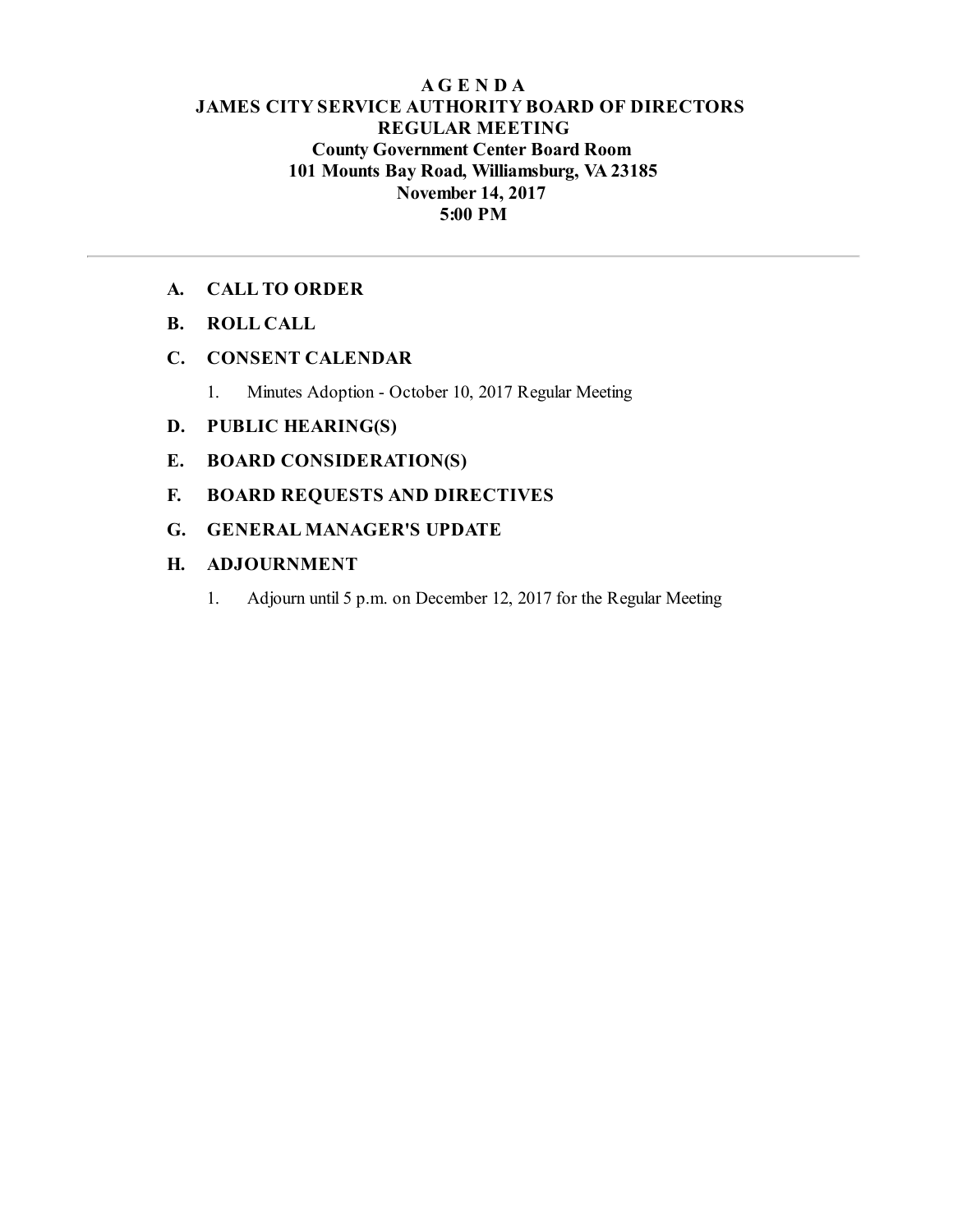# **AGENDA ITEM NO. C.1.**

# **ITEM SUMMARY**

| DATE:    | 11/14/2017                                          |
|----------|-----------------------------------------------------|
| TO:      | The Board of Directors                              |
| FROM:    | Teresa Fellows, Administrative Coordinator          |
| SUBJECT: | Minutes Adoption - October 10, 2017 Regular Meeting |

# **ATTACHMENTS:**

|                                             | Description        | Type                                    |
|---------------------------------------------|--------------------|-----------------------------------------|
| D                                           | 101017 BOD Minutes | Exhibit                                 |
|                                             | <b>REVIEWERS:</b>  |                                         |
| $\mathbf{D}$ and a solution of $\mathbf{L}$ | $\mathbf{D}$       | $\lambda$ $\lambda$ $\lambda$ $\lambda$ |

| Department             | Reviewer        | Action   | Date                   |
|------------------------|-----------------|----------|------------------------|
| <b>Board Secretary</b> | Fellows, Teresa | Approved | $11/1/2017 - 10:34 AM$ |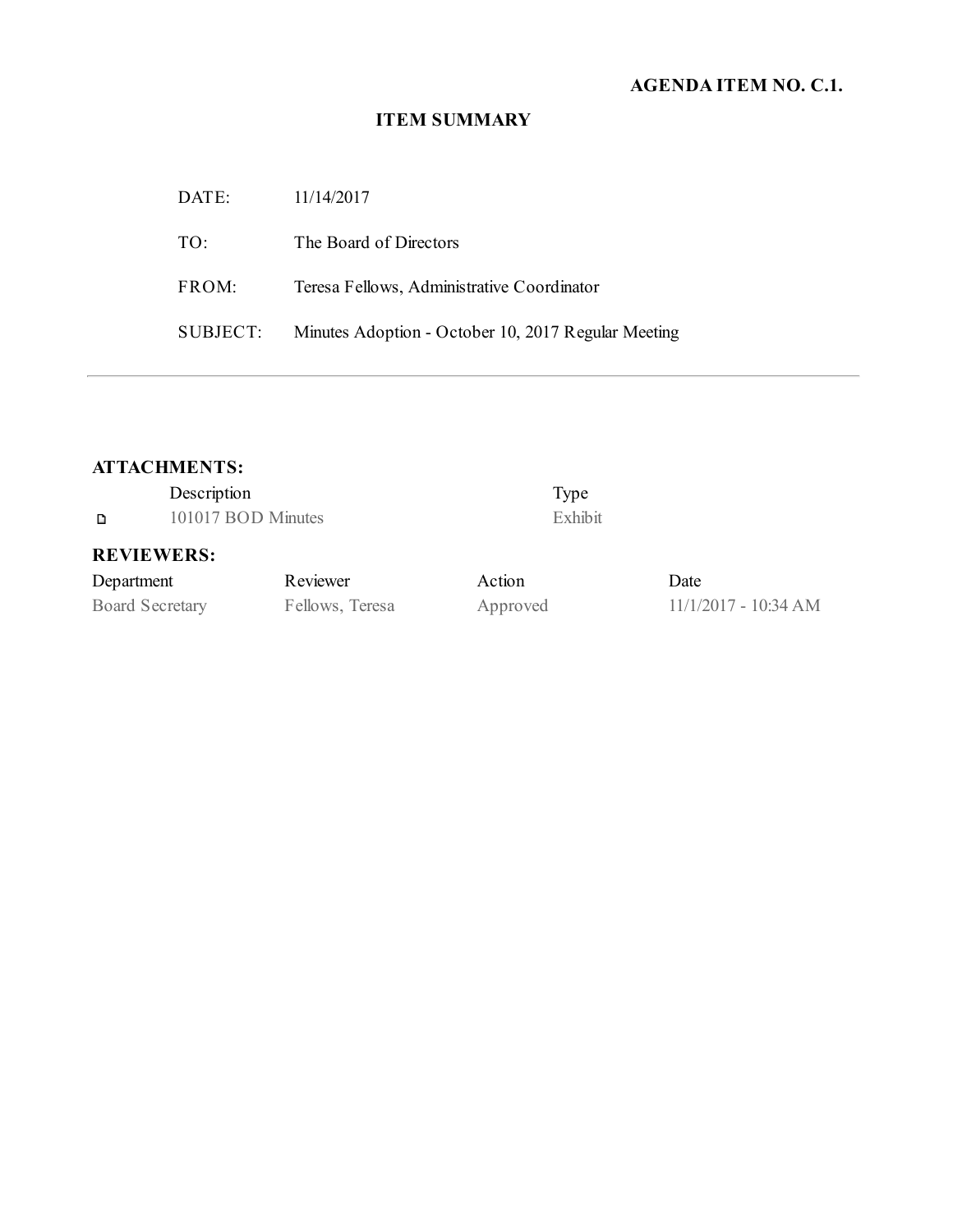# **M I N U T E S JAMES CITY SERVICE AUTHORITY BOARD OF DIRECTORS REGULAR MEETING County Government Center Board Room 101 Mounts Bay Road, Williamsburg, VA23185 October 10, 2017 5:00 PM**

### **A. CALL TO ORDER**

### **B. ROLL CALL**

John J. McGlennon, Roberts District P. Sue Sadler, Stonehouse District - Absent Michael J. Hipple, Powhatan District Kevin D. Onizuk, Jamestown District Ruth M. Larson, Chairman, Berkeley District

Bryan J. Hill, Secretary to the Board Adam R. Kinsman, County Attorney M. Douglas Powell, General Manager

# **C. CONSENT CALENDAR**

1. Minutes Adoption - September 12, 2017 Regular Meeting

A motion to Approve was made by Michael Hipple and the motion result was Passed. AYES: 4 NAYS: 0 ABSTAIN: 0 ABSENT: 1 Ayes: Hipple, Larson, McGlennon, Onizuk Absent: Sadler

#### **D. PUBLIC HEARING(S)**

1. Easement Abandonment - 4320 Creek View East Vicinity - Villas at Five Forks

A motion to Approve was made by Kevin Onizuk and the motion result was Passed.

AYES: 4 NAYS: 0 ABSTAIN: 0 ABSENT: 1 Ayes: Hipple, Larson, McGlennon, Onizuk Absent: Sadler

Mr. Powell gave an overview of the memorandum included in the Agenda Packet that referenced the Villas at Five Forks Condominium Owners Association request for an easement abandonment. He stated that the portion of the easement requested for extinguishment is no longer needed by the James City Service Authority (JCSA).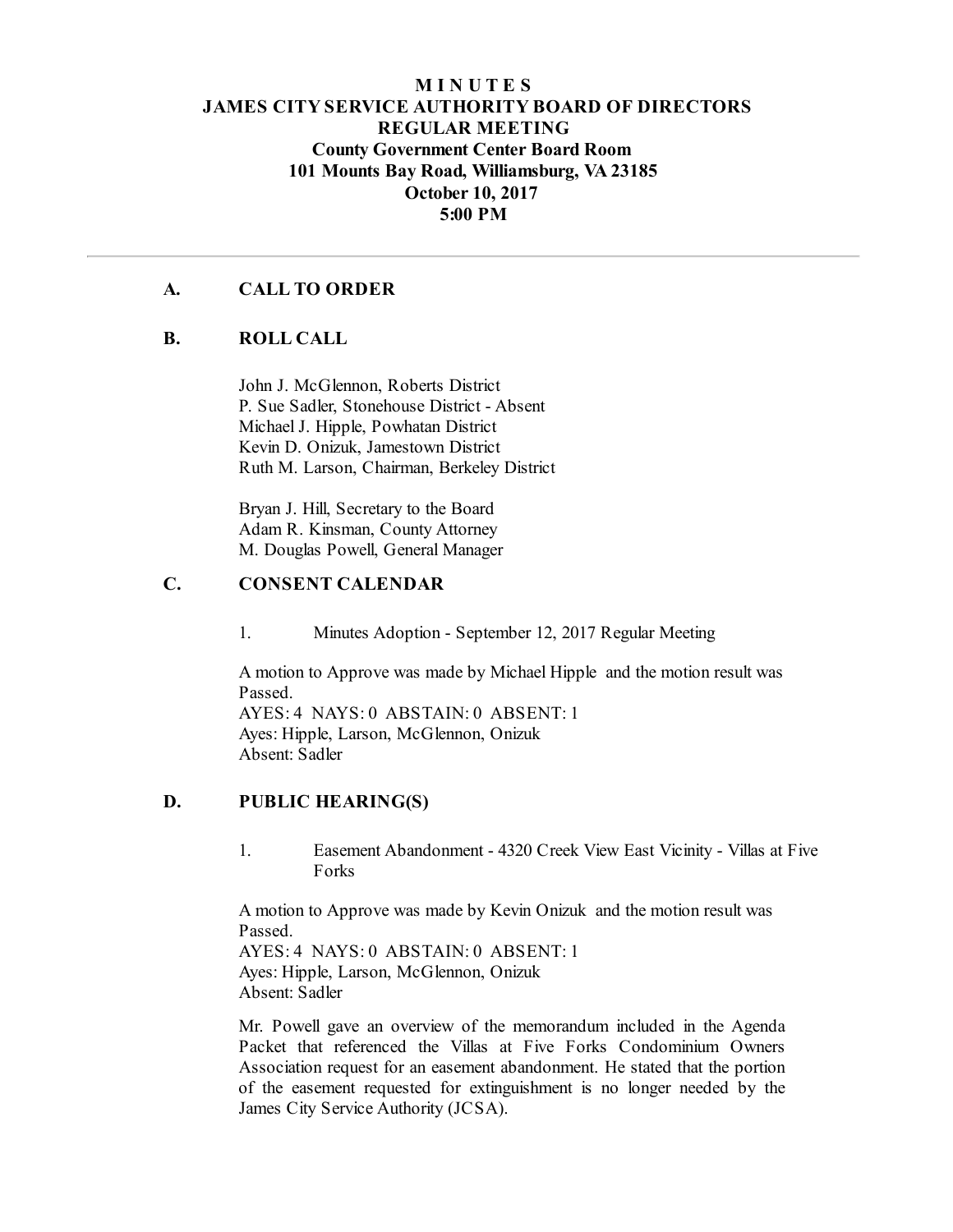Ms. Larson opened the Public Hearing.

As no one wished to speak, Ms. Larson closed the Public Hearing.

# **E. BOARD CONSIDERATION(S)**

None

# **F. BOARD REQUESTS AND DIRECTIVES**

Ms. Larson expressed her gratitude to Mr. Powell and JCSA staff for an information session that was provided to her and Ms. Sadler.

# **G. GENERAL MANAGER'S UPDATE**

Mr. Powell stated that he did not have a report.

# **H. ADJOURNMENT**

1. Adjourn until 5 pm on November 14, 2017 for the Regular Meeting

A motion to Adjourn was made by Michael Hipple and the motion result was Passed.

AYES: 4 NAYS: 0 ABSTAIN: 0 ABSENT: 1 Ayes: Hipple, Larson, McGlennon, Onizuk Absent: Sadler

At approximately 6:20 p.m., Ms. Larson adjourned the Board of Directors.

Bryan J. Hill, Secretary